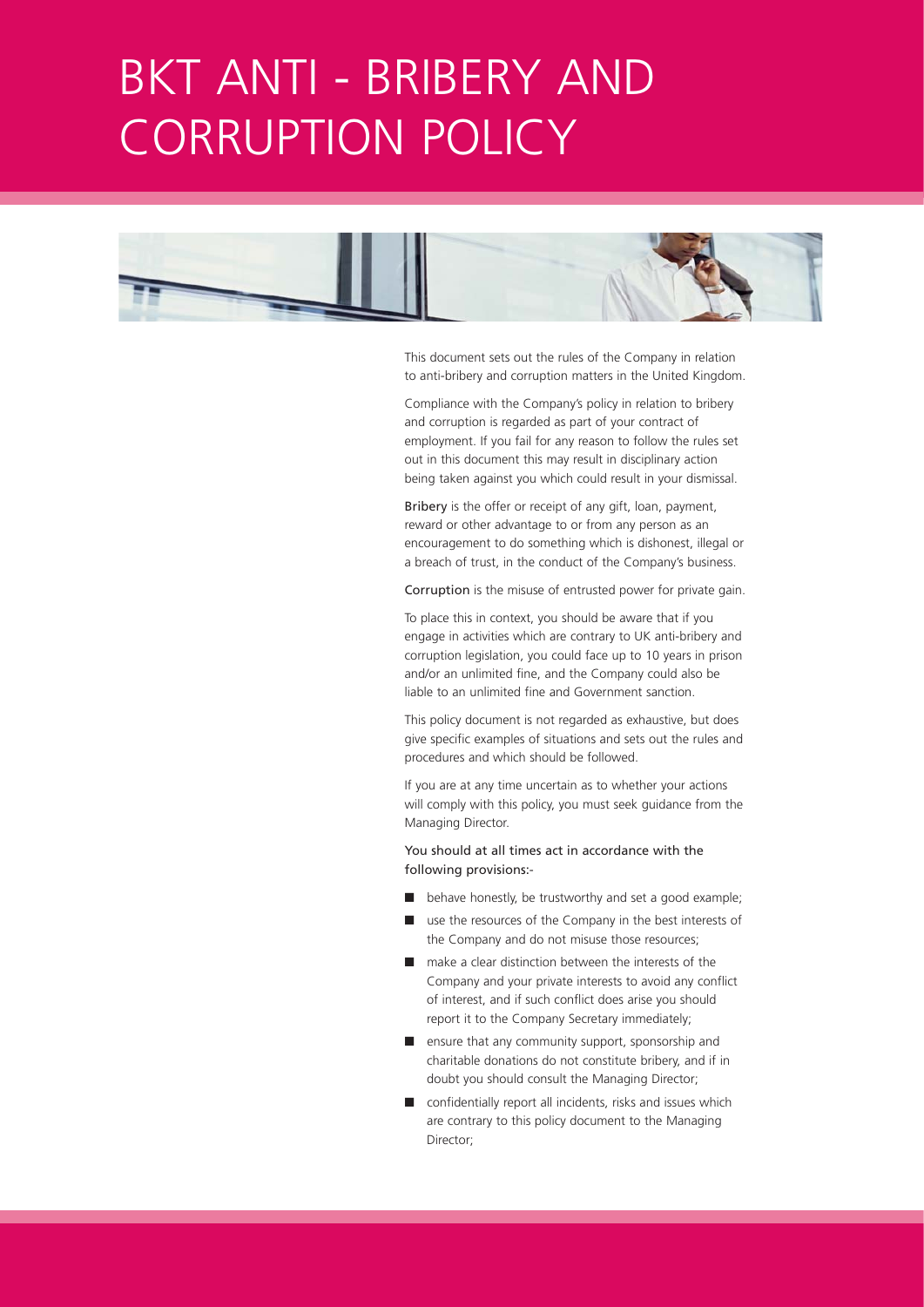- raise any issues regarding anti-bribery and corruption laws and the Company's policies. Queries will be dealt with anonymously and a written response will be issued;
- Do not offer or accept bribes.
- Do not, without express prior written approval from the Managing Director, offer or accept any gifts or hospitality to or from clients, contractors, suppliers, other third parties or public officials.
- Gifts are presents such as flowers, vouchers, food and drink. Event and travel tickets given to you as an individual are also gifts when they are not to be used in a hosted business context.
- Hospitality includes invitations to hosted meals, receptions and events for business purposes.
- Do not offer money to any public officials in order to speed up service or gain improper advantage. This type of bribery is a 'facilitation payment' and is illegal. If you are faced with a demand for a facilitation payment you must: 1. actively resist the payment;
	- 2. inform the Managing Director.

The UK anti- bribery and corruption legislation applies to all activities of a UK-based business no matter where they are carried out in the world. This policy therefore applies to ALL activities worldwide, whatever the local law, practice or custom may be.

By complying with this policy document we aim to ensure that you and the Company will not at any time knowingly breach any relevant anti-bribery and corruption legislation and also that by adhering to the Policy the Company can demonstrate that it has adequate procedures in place to prevent such activity.

You have an independent obligation to prevent bribery and corruption in the Company and to ensure that any interaction with public officials complies with this policy document and relevant laws.